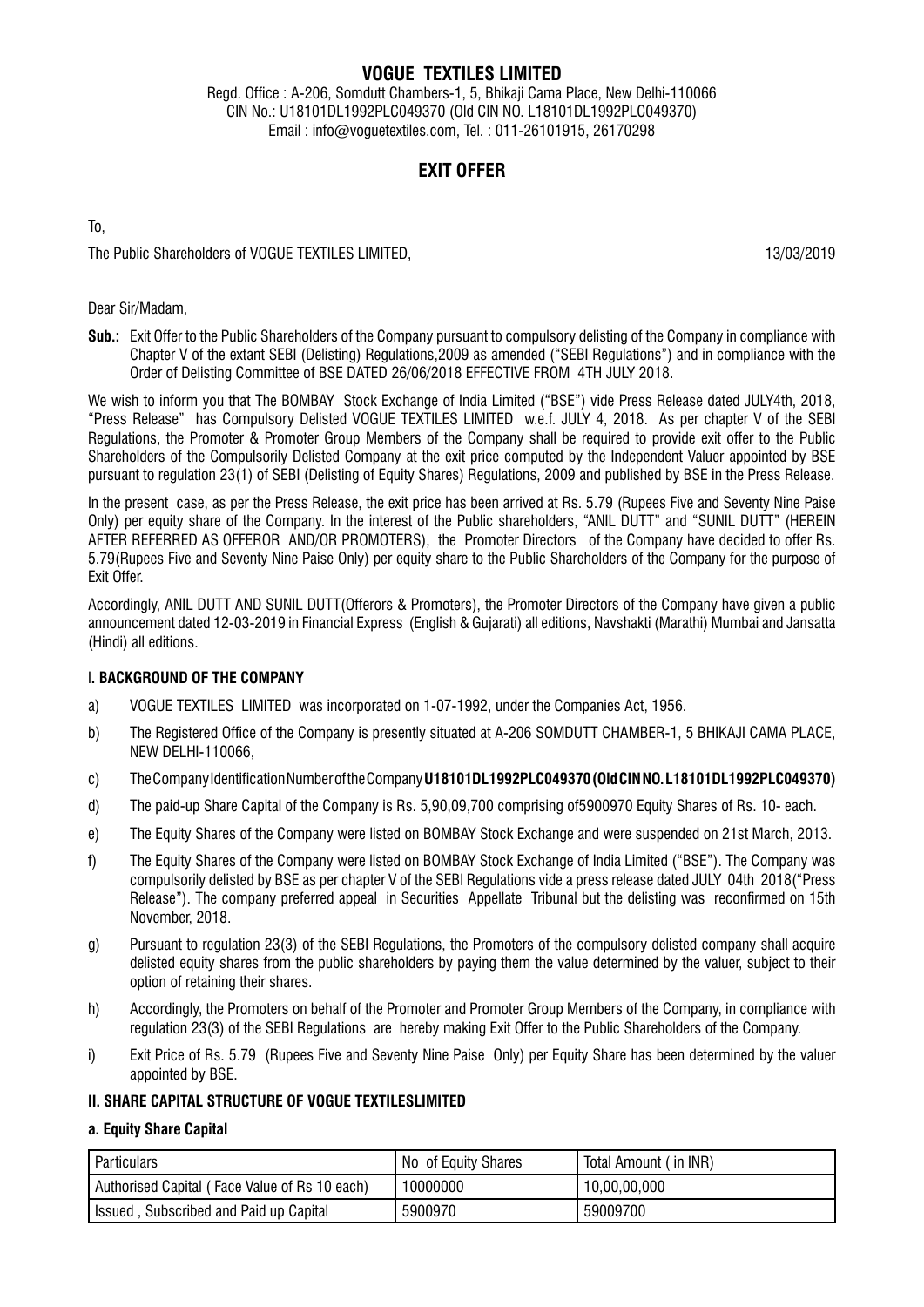# **III. SHAREHOLDING PATTERN OF THE COMPANY**

| Category                    | No of Equity Share Holders | No of Equity Shares Held | Of Total Equity Share Capital % |
|-----------------------------|----------------------------|--------------------------|---------------------------------|
| Promoter and Promoter Group |                            | 3379250                  | 57.266                          |
| Public                      | 7119                       | 2521720                  | 42.734                          |
| <b>Total</b>                | 7121                       | 5900970                  | 100.00                          |

# **IV. BOARD OF DIRECTORS OF THE COMPANY**

| <b>SR</b><br>N <sub>O</sub> | Name                                | Address                                                                                             | <b>DIN</b> | Designation                                            | Date of<br>Appointment |
|-----------------------------|-------------------------------------|-----------------------------------------------------------------------------------------------------|------------|--------------------------------------------------------|------------------------|
| 1                           | <b>ANIL DUTT</b>                    | SURYA LOK-124, C-8/2 LANE CENTRAL<br>AVENUE, NEAR KHANPUR SAINIK FARMS<br>DEOLI, SOUTH DELHI-110062 | 01568921   | <b>MANAGING DIRECTOR</b>                               | 01.07.1992             |
| $\overline{2}$              | SUNIL DUTT                          | HOUSE NO. 4, MODEL TOWN NEW<br>FRIENDS COLONY, PANIPAT-132103                                       | 01514028   | NON-EXECUTIVE<br>CHAIRMAN                              | 01.07.1992             |
| 3                           | <b>SURINDER</b><br>SINGH BAKSHI     | D-20/620, GALI NO.4 GANESH NAGAR-2<br>SHAKARPUR DELHI-110092                                        | 02309650   | NON-EXECUTIVE<br><b>INDEPENDENT</b><br><b>DIRECTOR</b> | 30.10.2007             |
| $\overline{4}$              | YOGAINDER<br>KUMAR SINGLA           | 1573E SECTOR-21 PKL PANCHKULA<br>HARYANA-134109                                                     | 02863548   | NON-EXECUTIVE<br>INDEPENDENT<br><b>DIRECTOR</b>        | 29.01.1999             |
| 5                           | AKANKSHA<br>DUTT                    | SURYA LOK-124, C-8/2 LANE CENTRAL<br>AVENUE, NEAR KHANPUR SAINIK FARMS<br>DEOLI, SOUTH DELHI-110062 | 06459198   | NON-EXECUTIVE<br><b>INDEPENDENT</b><br><b>DIRECTOR</b> | 31.03.2015             |
| $6\phantom{1}$              | <b>JOGENDER</b><br>KUMAR<br>MINOCHA | HOUSE NO. 2/276, WARD NO.2,<br>MEHRAULI, SOUTH DELHI-110030                                         | 07069120   | NON-EXECUTIVE<br><b>INDEPENDENT</b><br><b>DIRECTOR</b> | 15.05.2015             |

# **V. BACK GROUND OF THE ("OFFERORS/ PROMOTERS ")**

- a) MR. ANIL DUTT, Aged 62 years , is Managing Director and Promoter of the company. He holds a Bachelors' Degree in Science. He has more than 40 years of experience in exports of Home Furnishings.
- b) MR. SUNIL DUTT, Aged61 years, is Non -Executive Chairman and Promoter of the Company. He holds a Bachelors' Degree in Science. He has more than 40 years of Experience in Exports and Manufacturing of Home Furnishings.
- c) The Promoters are complying with the direction of BSE and giving the Exit Offer.

# **VI. EXIT PRICE AND FINANCIAL ARRANGEMENTS**

- a) The Company was compulsorily delisted by BSE as per chapter V of the SEBI Regulations. The Fair Value per Equity Share of Rs. 5.79 to be paid by the Offerors/Promoters to the Public Shareholders under the Exit Offer has been determined by the independent valuer appointed by the BSE. Accordingly, the Promoters shall acquire the Equity Shares tendered by the Public Shareholders for cash at Rs. 5.79 (Rupees Five and Seventy Nine Paise Only ) per Equity Share.
- b) The Promoters have opened a Separate Account bearing account No.033305005460 with ICICI Bank Limited, a company incorporated under the Companies Act, 1956 of India and carrying on business as a banking company under the Banking Regulation Act, 1949, having its registered office at -Vadodra, Gujarat and acting through its Branch Office at Darya Ganj, Delhi-110002 and have facilitated Funds to the tune of Rs.1,600,0000-(Rupees One Crore Sixty Lacs Only) in the said special Account. The amount facilitated in Bank Account represents more than 100% of the total consideration payable to the Public Shareholders under this Exit Offer.

# **VII. TERMS AND CONDITIONS RELATING TO ACCEPTANCE OF OFFER**

- a) The Exit Offer shall remain open for a period of one month w.e.f. 15.03.2019 to close on14.04.2019. After the closure of Official Exit Offer period the Offerors will keep open this Exit Offer for a further period of eleven months which will end on 14.03.2020 to facilitate the "non-exited Public Shareholders".
- b) All the Public Shareholders of the Company are eligible to participate in this Exit Offer. Public Shareholders have an option to either participate in the Exit Offer by tendering their equity shares or retain their equity shares in the Company. Public Shareholders who desire to participate in the Exit Offer may tender their equity shares to the Offerors.
- c) RTA to the Exit Offer are M/s. Alankit Assignments Ltd . having its office at 3E/7, Jhandewalan Extension, New Delhi-110055 Phone: 011-42541234, 42541955, Email: rta@alankit.com.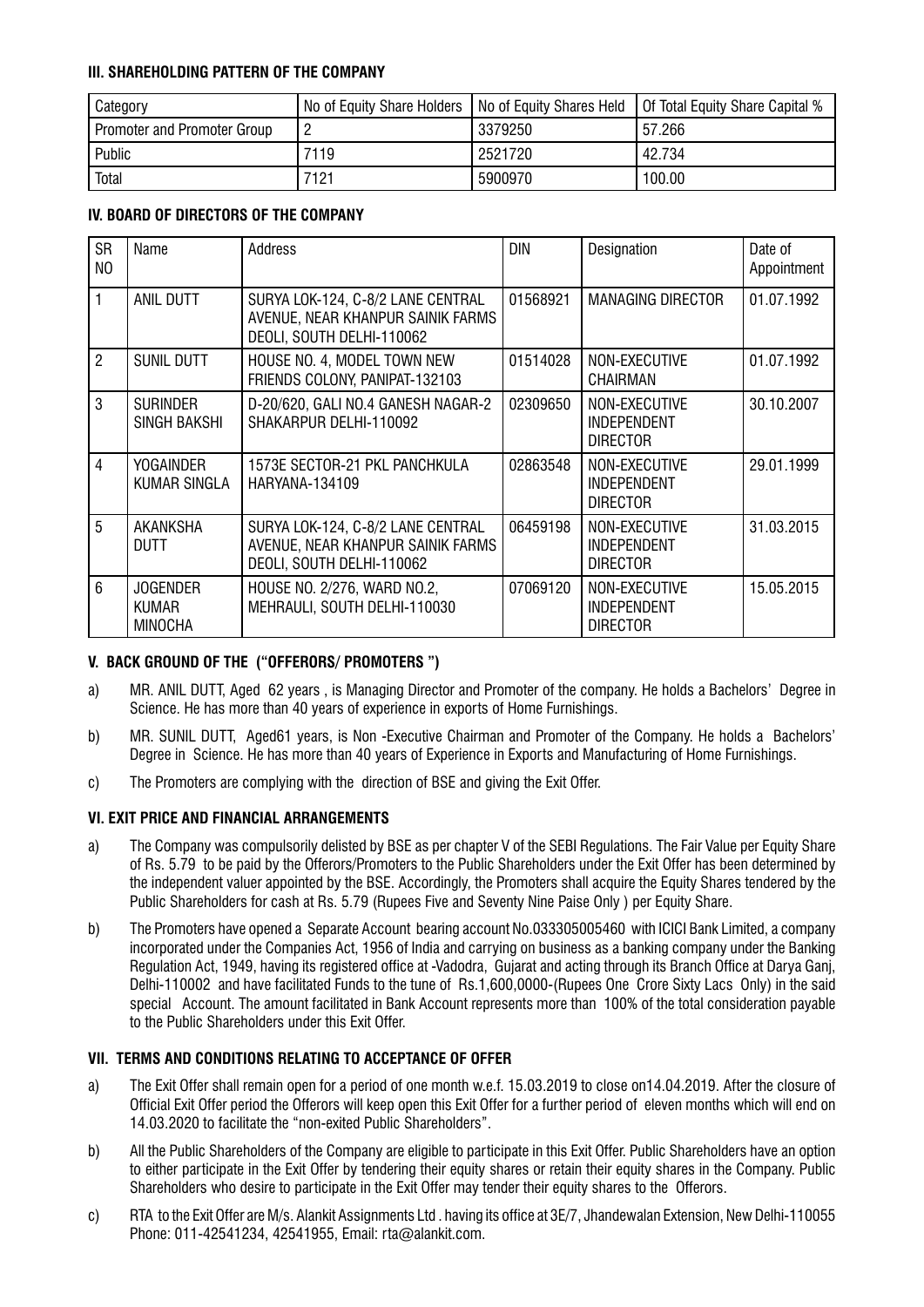The RTA M/s. Alankit Assignments Limited shall ensure that Payment of the shareholders have been made for who have transferred shares in Electronic Form as well as in Physical Mode. Upon satisfaction that Payment is made to the shareholders , the RTA shall transfer the Shares to Promoters.

- d) The Exit Offer may be availed by sending duly completed 'Form of Acceptance'("Form") along with duly signed Transfer Form and related Share Certificate(s) to Alankit Assignments Ltd ., the Registrar and Transfer Agent ("RTA"), at 3E/7, Jhandewalan Extension, New Delhi-110055 Phone -011-42541234, 42541955, Email - rta@alankit.com, clearly marking the envelope "VOGUE TEXTILES LIMITED-Exit Offer". THE SHAREHOLDERS HOLDING SHARES IN DEMATARIALISED FORM MUST SUBMIT A COUNTERFOIL/PHOTOCOPY OF THEIR DEPOSITORY PARTICIPANT INSTRUCTION EVIDENCING TRANSFER OF DEMATERIALISED EQUITY SHARES IN THE DEMAT ACCOUNT OF EITHER OF THE PROMOTER IN " OFF MARKET MODE".
- e) "THE SHARES IN PHYSICAL MODE SHALL BE ACCEPTED TILL31-3-2019". From 01.04.2019, all physical shares shall be required to be compulsorily demat for transfer, as per Rule 9A of Companies (Prospectus & Allotment of Securities) Rules 2014. The Form along with Share Transfer Form to be filled and returned by Public Shareholders is being dispatched to the Public Shareholders along with Exit Offer Letter. Alternatively, the Public Shareholders may download the Form from the website of the Company "www.voguetextiles.com."
- f) The Offerors will not accept any Equity Shares offered for Exit Offer where there exists any restraint order of a Court/ any other competent authority for transfer / disposal/ sale or where loss of share certificates has been notified to the Company or where the title to the Equity Shares is under dispute or otherwise not clear or where any other restraint subsists.
- g) The Offerors will not accept locked-in Equity Shares and non-transferrable Equity Shares still in the pendency of the lockin or till the Equity Shares become transferable.
- h) Duly executed Form, Transfer deeds, self-attested copy of PAN card of all holders and original share certificate(s) must be submitted to the RTA and after proper verification of Signature and other particulars by the RTA, the Offerors shall acquire all the equity shares validly tendered either in full or in part at the 'Exit Price', for a cash consideration of Rs. 5.79 for each Equity Share.
- i) The acceptance of the Exit Offer made by the Offerors is entirely at the discretion of the Public Shareholders of the Company. The Offerors and the Company does not accept any responsibility for the decision of any Public Shareholder to either participate or not to participate in the Exit Offer. The Offerors and the Company will not be responsible in any manner for any loss of Share certificate(s) and other documents during transit and the Public Shareholders are advised to adequately safeguard their interest in this regard.
- j) For Shares held in Dematerialised form

The share holders Holding Equity Shares in Dematerialized form , must transfer their Equity from their respective Depository Accounts to EITHER OF the following Depository account of the( Promoter /Oferror) Mr. Anil Dutt OR Mr. Sunil Dutt IN " OFF MARKET MODE"

**Either**

# A) IN MR. ANIL DUTT ACCOUNT

| I DEPOSITORY ACCOUNT NAME         | ANIL DUTT                |
|-----------------------------------|--------------------------|
| I DEPOSITORY PARTICIPANT          | ALANKIT ASSIGNMENTS LTD. |
| i dpid no                         | IN300118                 |
| I CLIENT ID                       | 10472528                 |
| I DEPOSITORY                      | NSDL                     |
| I ISIN OF VOGUE TEXTILED LIMITED. | INE047F01012             |

**OR**

# B) IN MR. SUNIL DUTT ACCOUNT

| DEPOSITORY ACCOUNT NAME        | SUNIL DUTT               |
|--------------------------------|--------------------------|
| DEPOSITORY PARTICIPANT         | ALANKIT ASSIGNMENTS LTD. |
| DPID NO                        | IN300118                 |
| I CLIENT ID                    | 10472510                 |
| <b>DEPOSITORY</b>              | <b>NSDL</b>              |
| ISIN OF VOGUE TEXTILED LIMITED | INE047F01012             |

Shareholders who hold their Equity shares through Central Depository Services (lndia ) Limited, (CDSL) will have to Execute Inter Depository delivery Instruction for the purpose of crediting their equity shares in favour of the EITHER of aforesaid depository Account.